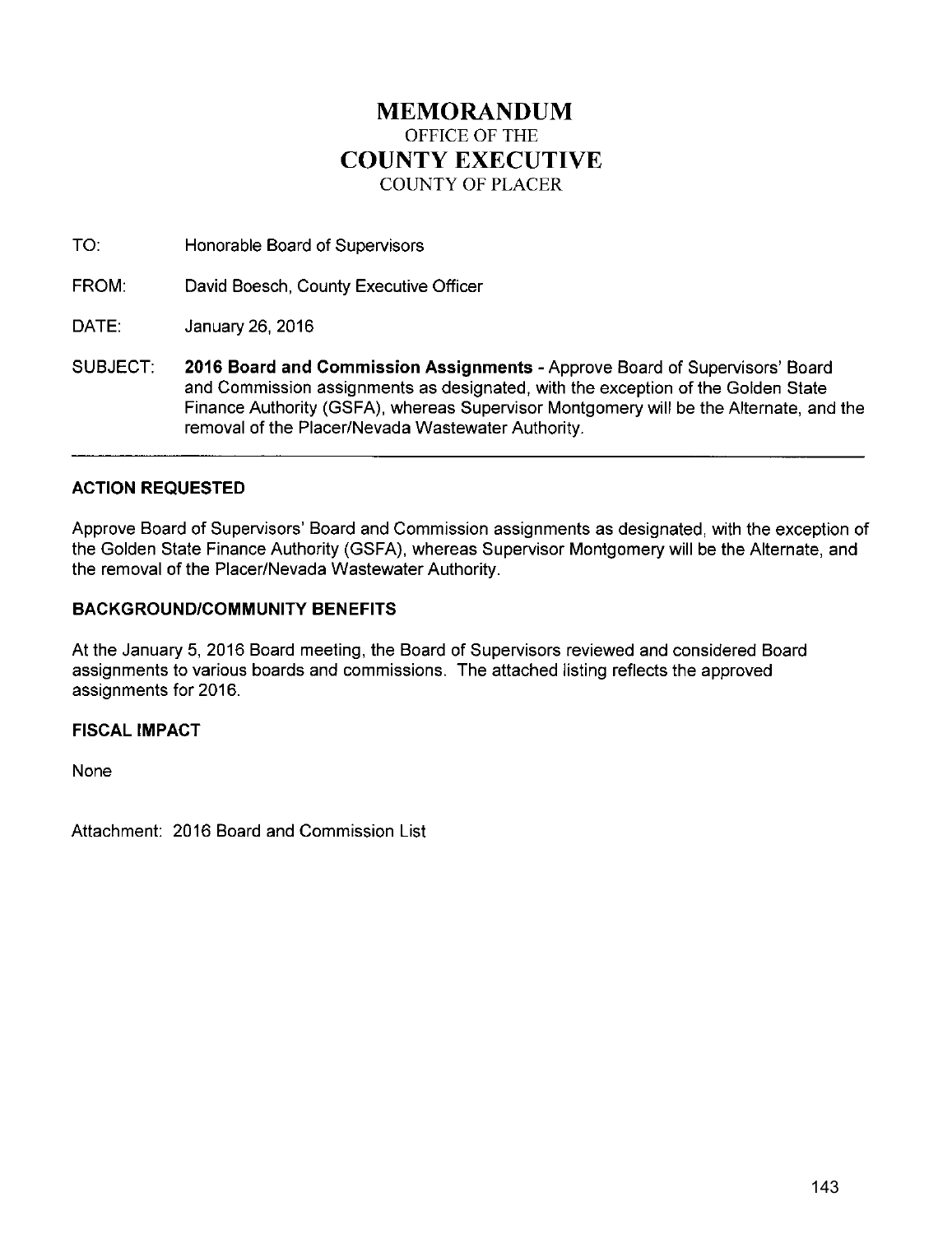## **2016 BOARDS AND COMMISSIONS TO WHICH SUPERVISORS ARE APPOINTED**

**AIR POLLUTION CONTROL DISTRICT BOARD** (Contact: Shannon Harroun ext. 2318) Meets  $2^{nd}$  Thurs. (even) months at 2:30pm @ Domes - BOS Chambers

- WEYGANDT
- HOLMES
- MONTGOMERY
- UHLER- Alternate

**AMERICAN RIVER AUTHORITY (ARA)** (Contact: Cheri Sprunck/Einar Maisch 530-823-4860) Meets once a year (usually between Jan-June), time & location per agenda- Placer/EI Dorado County

- MONTGOMERY
- **WEYGANDT** Alternate

**AREA 4 AGENCY ON AGING ADVISORY/GOVERNING/JPA BOARDS** (Contact: Pam Miller 916-486-1876) Meets 2<sup>nd</sup> Friday monthly 10:00 a.m. @ location per agenda

- Eldon Luce Primary (serves in capacity of BOS Board member)
- HOLMES- Alternate

AUBURN CITY COUNCIL/PLACER COUNTY LIAISON COMMITTEE - (Contact: Beverly Roberts ext. 4031) Meeting time and location per agenda

• MONTGOMERY

**AUBURN DAM COUNCIL** (Contact: Ken Payne 916-215-7246 or kenpayne65@yahoo.com) Meets  $1<sup>st</sup>$  Friday monthly at 7:00am, location per agenda

- HOLMES
- MONTGOMERY- Alternate

**CITY-COUNTY COMMITIEE FOR REGIONAL DEVELOPMENT ISSUES** (Contact: Beverly Roberts ext. 4031) Meets quarterly as scheduled- alternates between Roseville & County location (aka: Border Issues Committee)

- DURAN
- UHLER
- WEYGANDT- Alternate

**COUNTY AUDIT COMMITIEE** (Contact: Andy Sisk ext. 4160)

Meets quarterly (Jan, Apr, Jul, Oct) at 1:30 p.m. @ Domes - Conf. Room A

- DURAN
- HOLMES

**CRIMINAL JUSTICE POLICY COMMITIEE** (Contact: Beverly Roberts ext 4031) Meets  $4<sup>th</sup>$  Wed (every other) month at 8:30am @ Domes CEO 1

• DURAN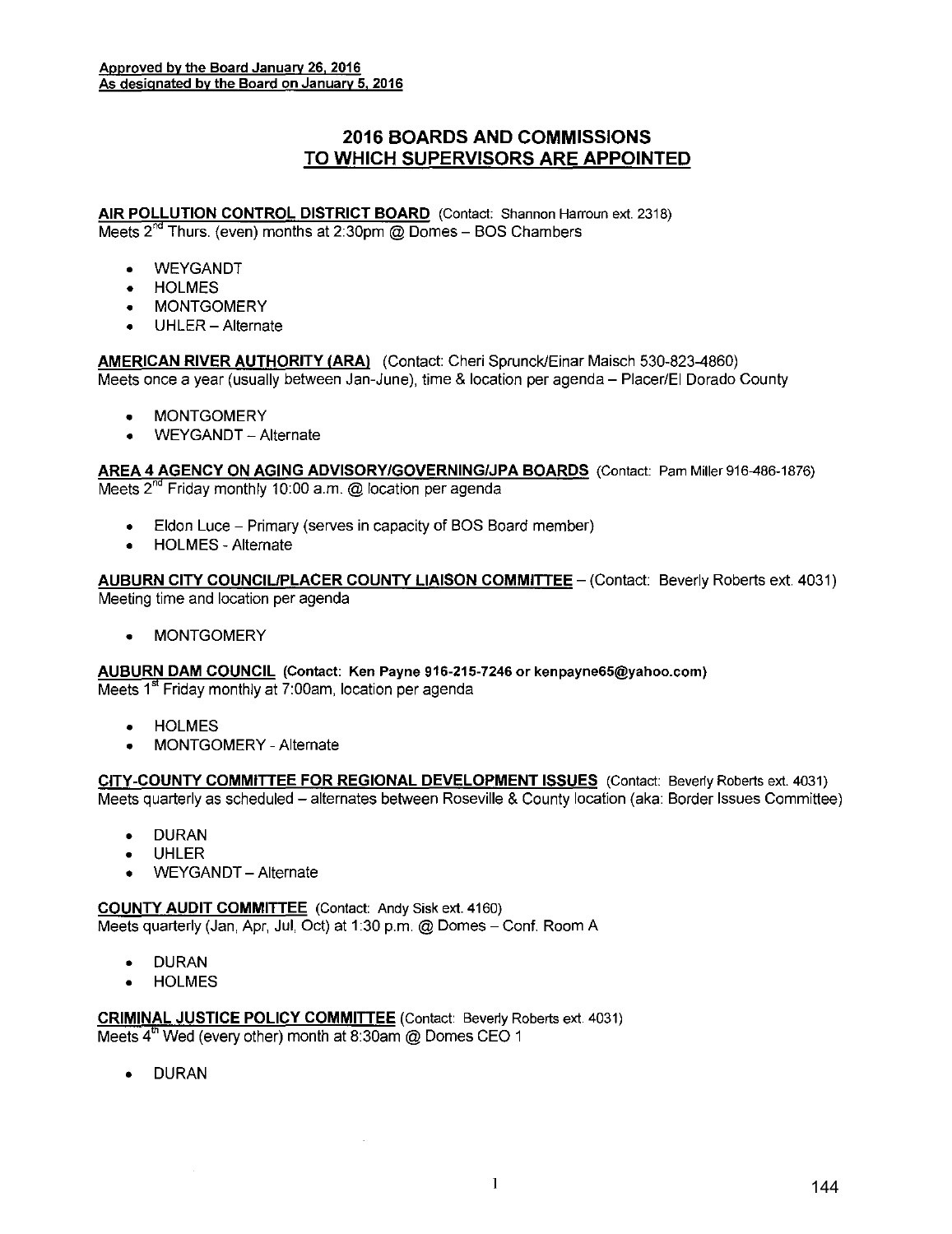**CSAC/BOARD OF DIRECTORS** (Contact: Sue Roncowsky 916-327-7500 ext. 508) Meets quarterly 10:00am @ CSAC office, 1123 J Street, Sacramento

- HOLMES
- DURAN -Alternate

**ECONOMIC DEVELOPMENT BOARD** (Contact: Judy Sage ext. 4058/Bev Roberts ext. 4031) Meets  $3^{rd}$  Thurs at 11:30am (Jan, Apr, Jun, Sept) – Location per agenda

- WEYGANDT
- MONTGOMERY

**FIRST FIVE PLACER CHILDREN AND FAMILIES COMMISSION** (Contact: Janice LeRoux 530-745-1304) Meets 3rd Thurs monthly 4:30pm @ 365 Nevada Street, Auburn

• HOLMES

**FLOOD CONTROL & WATER CONSERVATION DISTRICT BOARD OF DIRECTORS** !Contact: Tracie Coyle ext. 7591) Meets  $2<sup>nd</sup>$  Mon monthly at 4:00pm @ City of Rocklin Council Chambers

- **WEYGANDT**
- DURAN

**GOLDEN SIERRA JOB TRAINING AGENCY GOVERNING BOARD** (Contact: Lama Magnussen 530-823-4635 ext. 221) Meets 1<sup>st</sup> Wed (every other) month 10:00am @ Golden Sierra admin office, 1919 Grass Vly Hwy, Auburn

- UHLER
- HOLMES Alternate

#### **GOLDEN STATE FINANCE AUTHORITY (GSFAl JPA COMMITTEE- (RCRC AFFILIATE) FIRST TIME HOME BUYER MORTGAGE REVENUE BOND PROGRAM - JPA (RCRC)**

(Contact: Maggie Chui 916-447-4806) Golden State Finance Authority (GSFA), effective January 21, 2014 Meets with RCRC as needed, time/location per agenda

- HOLMES
- MONTGOMERY- Alternate

### **GREATER SACRAMENTO AREA ECONOMIC COUNCIL (Successor Agency to S.A.C.T.O.l**

(Contact: Shari Little 916-441-2144) Meets Quarterly (usually odd-numbered) months, time/location per agenda

- UHLER
- DURAN -Alternate

**GREEN PRINT STEERING COMMITTEE** (Contact: Sacramento Tree Foundation /Collen Kittwater 916-924-8733 ext. 4305) Meets usually twice a year, time/location per agenda

• DURAN

**HIGHWAY 65 JOINT POWERS AUTHORITY** (Contact: Rhon Herndon 916-774-5341/ Scott Gandler 916-746-1300) Meets as needed, usually once a year, time/location per agenda

- WEYGANDT
- DURAN -Alternate

**LOCAL AGENCY FORMATION COMMISSION (LAFCO)** (Contact: Kris Berry ext. 4097) Meets  $2^{nd}$  Wed monthly at 4:00pm @ Domes - BOS Chambers

- WEYGANDT
- **HOLMES**
- DURAN- Alternate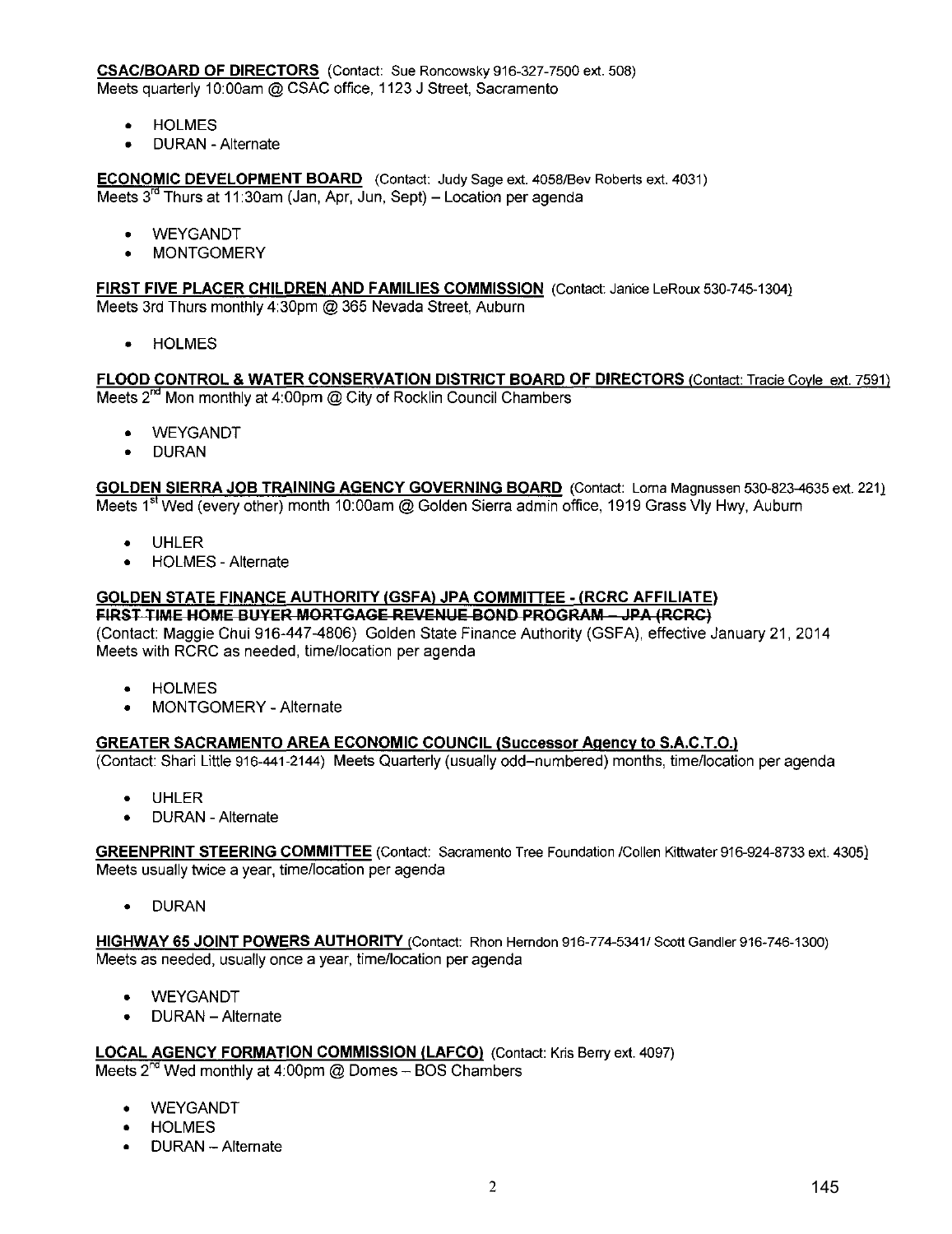### **LOCAL (RAN) REMOTE ACCESS NETWORK ADVISORY BOARD (Re-instated 08-23-2011)**

(Contact: Sheriffs Office 889-7800)- Meets as needed

• HOLMES

**MENTAL HEALTH ALCOHOL & DRUG ADVISORY BOARD** (Contact: Maureen Bauman 889-7256) Meets as needed per agenda

• HOLMES

**MIDDLE FORK PROJECT FINANCE AUTHORITY (Contact: Beverly R. ext. 4031)** Meets  $3<sup>rd</sup>$  Thurs (Feb, May, Aug, & Nov. per Reso 06-01)

- HOLMES
- **WEYGANDT**
- MONTGOMERY Alternate

**MOUNTAIN COUNTIES WATER RESOURCES ASSOCIATION** (Contact: John Kingsbury 530-957-7879) Meets 2nd Friday (even-numbered) months 12:00pm @ MCWRA

- **HOLMES**
- MONTGOMERY Alternate
- CEO Designee Alternate

### **NATIONAL ASSOCIATION OF COUNTIES (NACO)** (Contact: NACo 202-393-6226)

Meets in July for Annual Conference

- DURAN
- MONTGOMERY- Alternate

### **NATIONAL ASSOCIATION OF COUNTIES (NACO)- WESTERN INTERSTATE REGION**

Meets in May for Annual Conference (Contact: NACo 202-393-6226)

- DURAN
- MONTGOMERY- Alternate

**OLDER ADULT ADVISORY COMMISSION** (Contact: Cynthia Bigbee 530-889-7249) Meets 3<sup>rd</sup> Tues monthly 1:00pm @ Auburn Library Beecher Room

• HOLMES

### PLACER COUNTY INDIAN GAMING LOCAL COMMUNITY BENEFIT COMMITTEE (Contact: CEO Office ext. 4030) Meets as needed

**WEYGANDT** 

**HOLMES** 

#### PLACER COUNTY TRANSPORTATION PLANNING AGENCY (PCTPA) (Contact: Solvi Sable 530-823-4030) Meets 4<sup>th</sup> Wed monthly 9:00am @ Domes - BOS Chambers

- HOLMES
- UHLER
- DURAN Alternate

## **PLACER COUNTY TRANSPORTATION PLANNING AGENCY COUNTYWIDE STEERING COMMITTEE**

(Contact: Solvi Sable 530-823-4030) Meets as needed

• WEYGANDT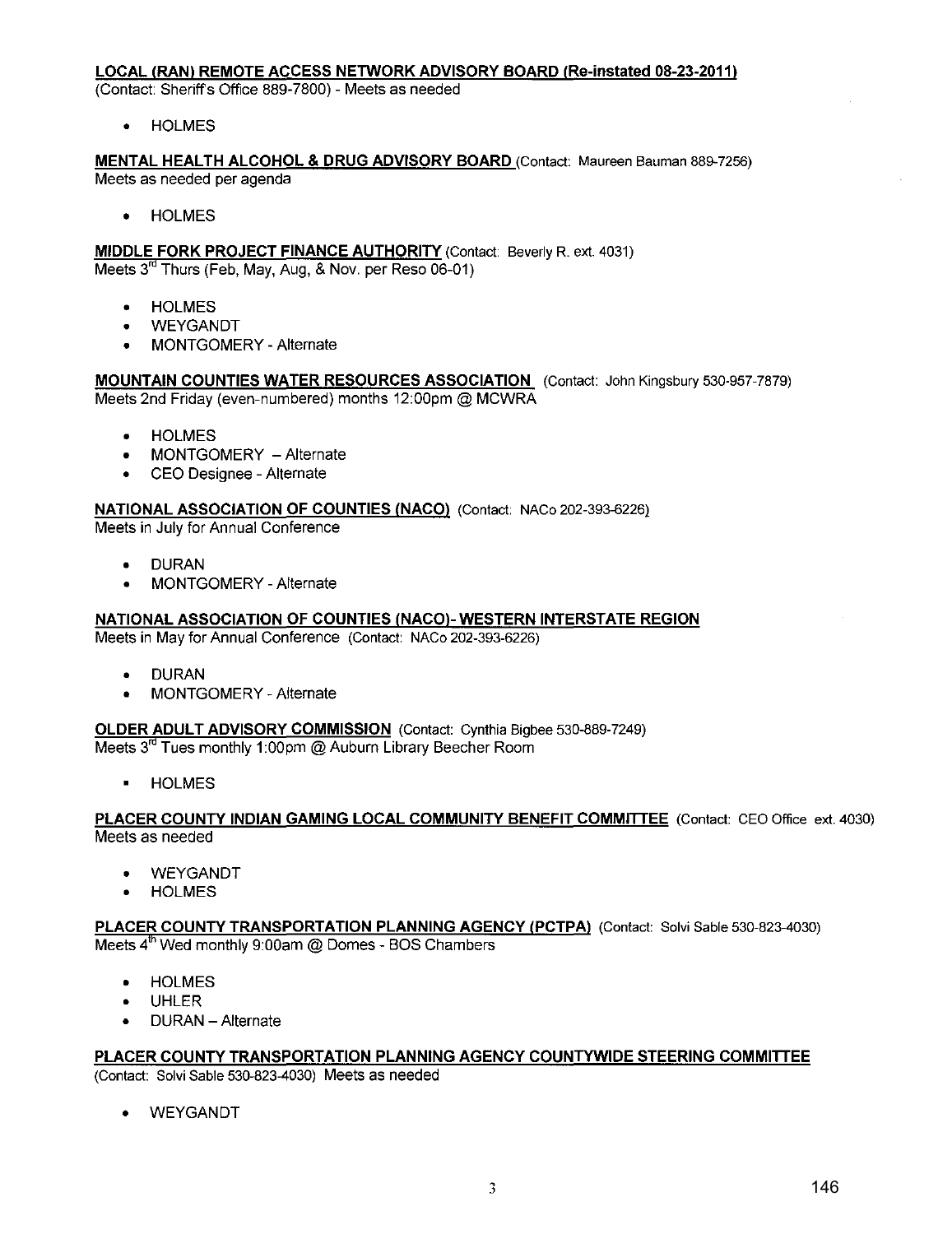### **RURAL COUNTY REPRESENTATIVES OF CALIFORNIA (RCRC) (Contact: RCRC 916-447-4806)**

Formerly - Regional Council of Rural Counties - Meets 3<sup>rd</sup> Thurs monthly

- HOLMES
- MONTGOMERY- Alternate

**ROSEVILLE IGNITE ADVISORY BOARD** (Contact Stephanie Gliko 916-783-8136) Meets as needed @ 650 Douglas Blvd, Roseville

• UHLER

**SACRAMENTO AREA COUNCIL OF GOVERNMENTS (S.A.C.O.G.)** (Contact: Rochelle Tilton 916-340-.6208) Meets 3<sup>rd</sup> Thurs monthly 9:30am @ 1415 L. St. Sac.

- DURAN
- HOLMES- Alternate

### **SACRAMENTO AREA COUNCIL OF GOVERNMENTS ADVISORY COMMITTEE I RANCHO CORDOVA-SOUTH PLACER CONNECTOR** Meets as needed

• DURAN

### **SACRAMENTO AREA COUNCIL OF GOVERNMENTS I CAPITAL VALLEY REGIONAL SERVICE AUTHORITY**  (Contact: Sharon@ (916) 340-6235) Meets as needed

- DURAN
- HOLMES- Alternate

### **SACRAMENTO AREA COUNCIL OF GOVERNMENTS I TRANSPORTATION COMMITTEE**  Meets as needed

• HOLMES

### **SPO/SIERRA ECONOMIC DEVELOPMENT CORPORATION BOARD OF DIRECTORS (SEDCorp)**

(Contact: Kelly Selvy 823-4703) Meets 1<sup>st</sup> Wed monthly (Jan & July TBD) 12:30 p.m. Alternate Locations

- **MONTGOMERY**
- CEO or Designee (Dave Snyder)- Alternate

### **SIERRA NEVADA CONSERVANCY** (Contact: Tristyn Armstrong 530 823-4700)

Mar 2 & 3, June 1 & 2, Sept 7 & 8 Dec 7 & 8 (Placer County 2 year cycle)

**MONTGOMERY** 

### **SIERRA-SACRAMENTO VALLEY EMERGENCY MEDICAL SERVICES AGENCY (EMS)**

(Contact: Vicki Pinette 916-625-1717) - Meets 2<sup>nd</sup> Friday (odd numbered) months 1:00pm @ EMS office / varies

- **HOLMES**
- DURAN Alternate

### **SOUTH PLACER REGIONAL TRANSPORTATION AUTHORITY ISPRTA)- JPA** (Contact Salvi Sable 530-823-4030) Meets 4<sup>th</sup> Wed monthly after PCTPA meeting

- UHLER
- DURAN Alternate

# **SPRTA SUB-COMMITTEE: POLICY ADVISORY COMMITTEE** (Contact: Stan Tidman 530-823-4030)

Meets as needed

- **UHLER**
- DURAN